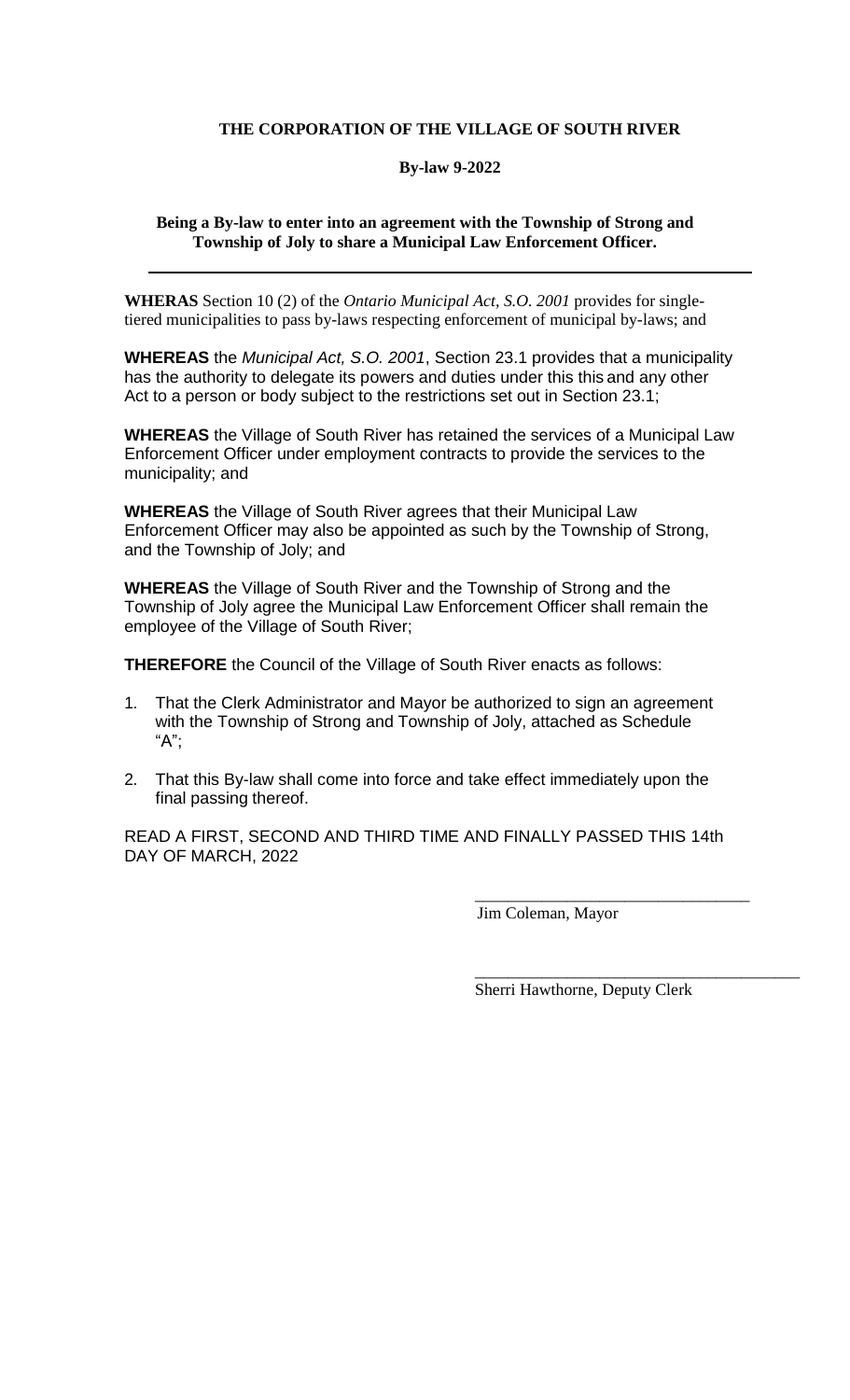# **Schedule "A" By-law 9-2022 AGREEMENT**

#### **Between**

### **THE CORPORATION OF THE TOWNSHIP OF STRONG**

And

#### **THE CORPORATION OF THE TOWNSHIP OF JOLY**

And

#### **THE CORPORATION OF THE VILLAGE OF SOUTH RIVER**

**WHERAS** Section 10 (2) of the *Ontario Municipal Act, S.O. 2001* provides for single-tiered municipalities to pass by-laws respecting enforcement of municipal by-laws; and

**WHEREAS** the *Ontario Municipal Act, S.O. 2001*, Section 23.1 provides that a municipality has the authority to delegate its powers and duties under this this and any other Act to a person or body subject to the restrictions set out in Section 23.1;

**WHEREAS** the Village of South River has retained the services of a Municipal Law Enforcement Officer under employment contracts to provide the services to the municipal; and

**WHEREAS** the Village of South River agrees that their Municipal Law Enforcement Officer may also be appointed as such by the Township of Strong, and the Township of Joly; and

**WHEREAS** the Village of South River and the Township of Strong and the Township of Joly agree the Municipal Law Enforcement Officer shall remain the employee of the Village of South River; and

**WHEREAS** the Township of Strong and the Township of Joly agrees to pay the Village of South River for the costs involved in retaining the Municipal Law Enforcement Officer from the Village of South River, as per the terms of this agreement;

#### **NOW THEREFORE all parties agree as follows:**

- 1. That the Municipal Law Enforcement Officer be called the Almaguin Municipal Law Enforcement Officer.
- 2. That the Village of South River shall pay the Municipal Law Enforcement Officer between twenty-five dollars ( \$25.00) and thirty dollars (\$30.00) per hour plus benefit package and OMERS pension.
- 3. That the MLEO's hours will be paid for thirty-five (35) per week or one thousand eight hundred and forty (1840) hours annually with the understanding that hours worked in excess of 35 per week be banked and utilized during non busy times. From the May long-weekend for the next nineteen (19) weeks the hours may be up to forty-four (44) hours per week and the remaining weeks of the year may be down to thirty (30) hours per week. The hours which are worked will be tracked and shall include the hours worked at each municipality. Each municipality shall have the use of the Municipal Law Enforcement Officer for a minimum of one day each working week.
- 4. That each municipality shall be invoiced for any mileage incurred by the Municipal Law Enforcement Officer while working in the any of the above named municipalities. Mileage will be paid at a rate of Fifty-nine (\$0.59) cents per kilometer to the Township of Strong for their vehicle or to the Municipal Law Enforcement Officer if using their own vehicle.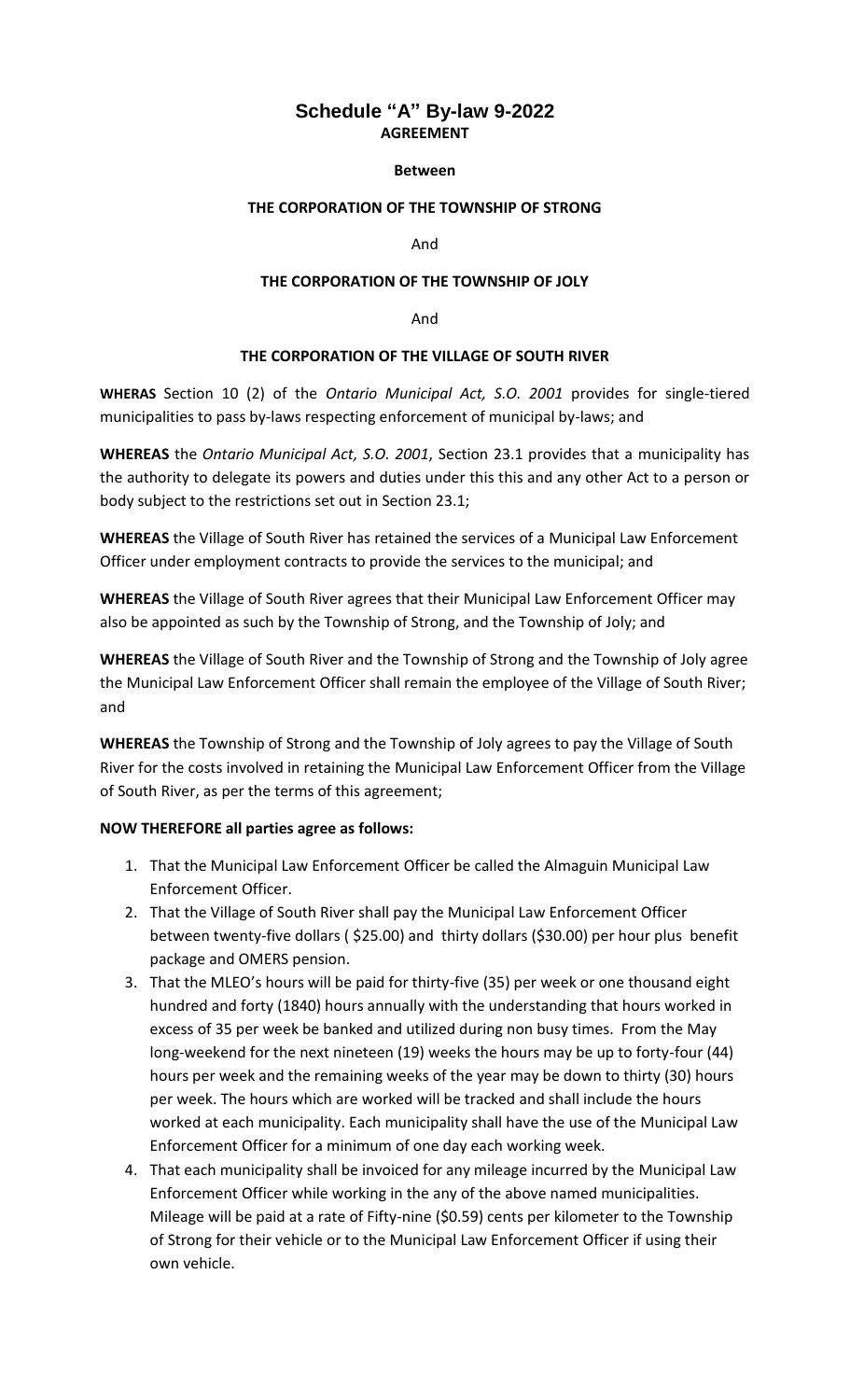- 5. The parties agree the cost of the wage for the Municipal Law Enforcement Officer will be split equally between all municipalities regardless of how many hours of work has been taken up in one of the other municipalities. The hours of work will be logged for tracking purposes.
- 6. The Village of South River agrees to levy the annual cost of the Municipal Law Enforcement Officer's wage and other known costs with payments due from the other municipalities on a monthly basis. Copies of all documents supporting any additional invoice shall be provided upon written request from the other municipalities.
- 7. The Village of South River will be responsible for ordering whatever stationary and forms are required by the Municipal Law Enforcement Officer to operate on the parties' behalf. The Municipal Law Enforcement Officer will be responsible for the completion of all reports, forms and correspondence.
- 8. In the event of prosecution by or against any of the member municipalities in the territorial jurisdiction of the Village of South River, Township of Strong and the Township of Joly the member municipality shall be responsible for any costs arising from such legal proceedings, as well as legal representation of their own choosing.
- 9. All parties to this Agreement agrees to maintain an insurance policy relating to and covering the Municipal Law Enforcement Officer and their related performance or nonperformance of services, within the territorial jurisdiction of the municipality for which the Municipal Law Enforcement Officer is performing his duties. Proof of such an insurance policy must be forwarded to all parties of this agreement. All parties agree on behalf of themselves, their successors and assigns, to indemnify and save harmless the Village of South River, its servants and agents from and against any actions, causes of actions, damages, suits, claims and demands whatsoever which may arise, either directly or indirectly, out of the performance or non-performance of the services provided herein and in connection with the carrying out of the provisions of the agreement.
- 10. The Village of South River agrees to administer the financial responsibilities regarding the approved budget, paying invoices for related costs and the bi-weekly wage, the attendance reporting of the Municipal Law Enforcement Officer and the calling of a committee meeting when the employee requires direction and/or discipline or for other employee related matters.
- 11. Any disputes arising from the administration of this agreement shall be resolved by the report of a Municipal Law Enforcement Officer committee composed of the Clerk or designate and one member of council from each of the parties in this agreement. This committee shall meet as required to discuss any matters pertaining to the service or delivery of same.
- 12. This agreement shall be in place from the date of its signing to December 31, 2025. Thereafter it may be renewed by all parties on whatever is determined to be acceptable.
- 13. Any party may cancel this agreement by serving the remaining parties written notice of their intention by no later than June  $30<sup>th</sup>$  of the year in which the notice is served and withdrawal will occur December  $31<sup>st</sup>$  at 11:59 p.m. six months later. No cancellation of this agreement will be allowed midway through a year.

This Agreement entered into this 14th day of March, 2022.

Signature page follows